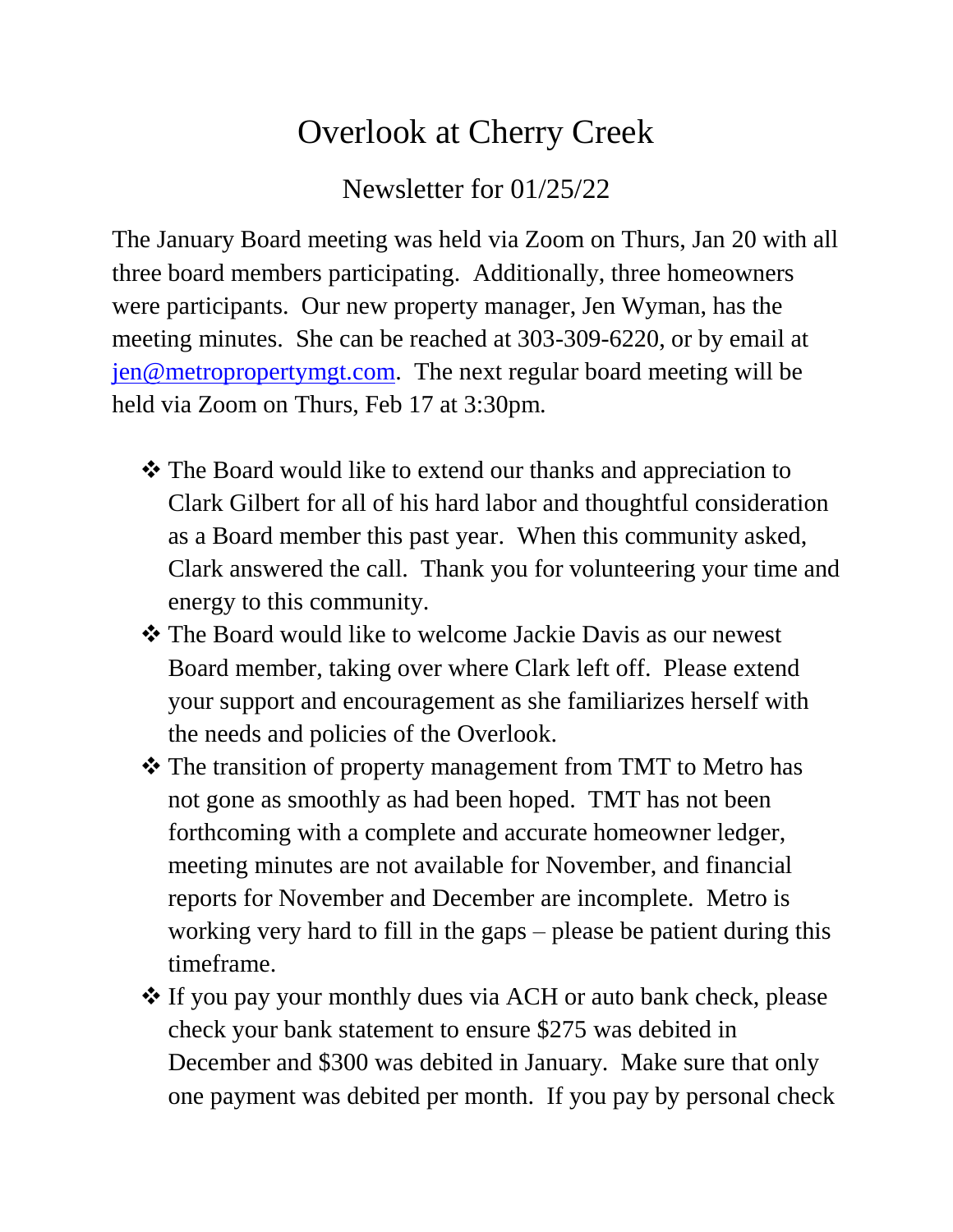each month, expect to receive your coupon book very soon. While we are currently battling the pandemic, postal delays, and this management transition, we have placed a moratorium on late fees until further notice.

- ❖ By unanimous assent, Board titles for this year are: Glen Schlotterbeck – President Ivan Jacobs – Vice President Jackie Davis – Secretary/Treasurer
- ❖ Rules & Regulations has been revised to remove all references to The Management Trust and replace those references with the generic term Management. This will prevent the need to revise this document should the HOA change management in the future.
- The fine schedule for violations to our governing documents has been revised for the first time since the dawn of the community. It is now in accord with prevailing fine schedules at similar HOAs. First Violation – Warning letter Second Violation - \$100 fine (was \$25) Third Violation - \$200 fine (was \$50) Fourth Violation - \$400 (was \$100) Subsequent Violations – Open a file with HOA attorney to file an injunction and set a court date.
- \* I'm starting an on-line dating service in Prague. It's called Czech-Mate.
- ❖ Snow Removal:
	- $\circ$  At the end of a snowfall event that deposits 2+ inches on paved surfaces, community sidewalks, entryways, the mail kiosk area, streets and driveways will usually be cleared. "Usually" means we retain the discretion to forego snow removal operations when weather forecasts predict rapid melting, etc. Please do not ask for customized service.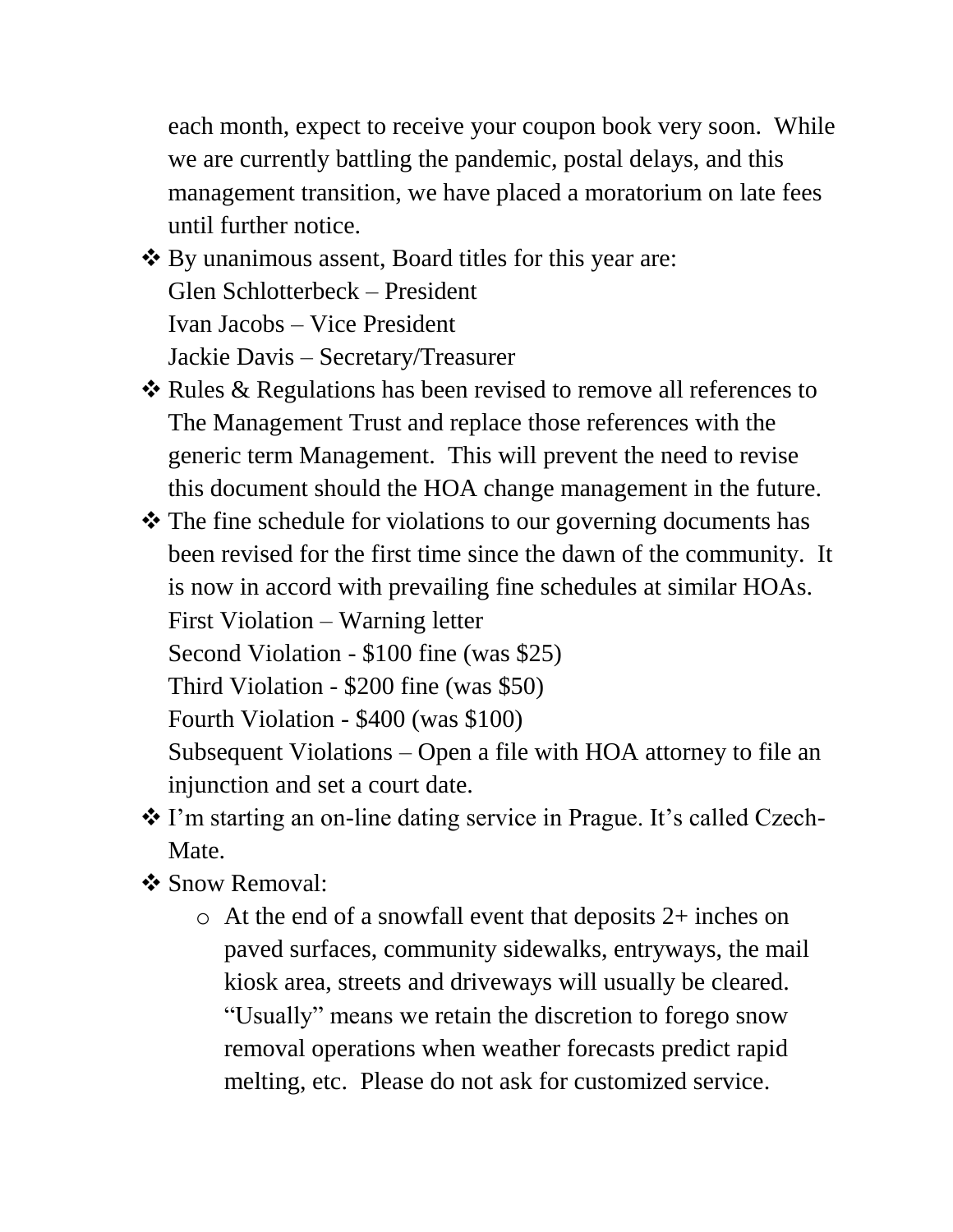o The community has some noted problem areas which either receive more snow or melt more slowly than others. Sections of Chenango Ave, Billings Ct, Saratoga Pl, and Saratoga Ave retain snow and ice due to the shadows cast by homes, fences and trees. Likewise, several driveways also experience slower melting due to shadows cast and northerly orientation. We are investigating options to provide better snow clearing service to these selected areas when the rest of the community may not have enough snow to warrant removal.

## Landscaping:

- o We will be conducting a walk through with CDI landscaping before landscaping activities begin. This is intended to inform them of the many idiosyncrasies of our community, to confirm policies and procedures, and to develop a working communication process. Expect this in late Feb or early March.
- ❖ Irrigation:
	- o Top priority is establishing a functional line of communication to ensure technicians are aware of repair needs, complete repairs in a timely manner, and functionally check each repair afterward. We cannot wait up to 6 weeks for repairs as was the case in 2021. We also cannot have the same leak repaired multiple times because of incomplete or inadequate work.
	- o We will be describing our irrigation system peculiarities to our new landscapers during the walk through mentioned above.
- $\cdot$  It is once again time to discuss responsible pet ownership. Rules and Regulations state, "Each pet owner shall be responsible for cleaning up after their pet on their Lot and upon other parts of the